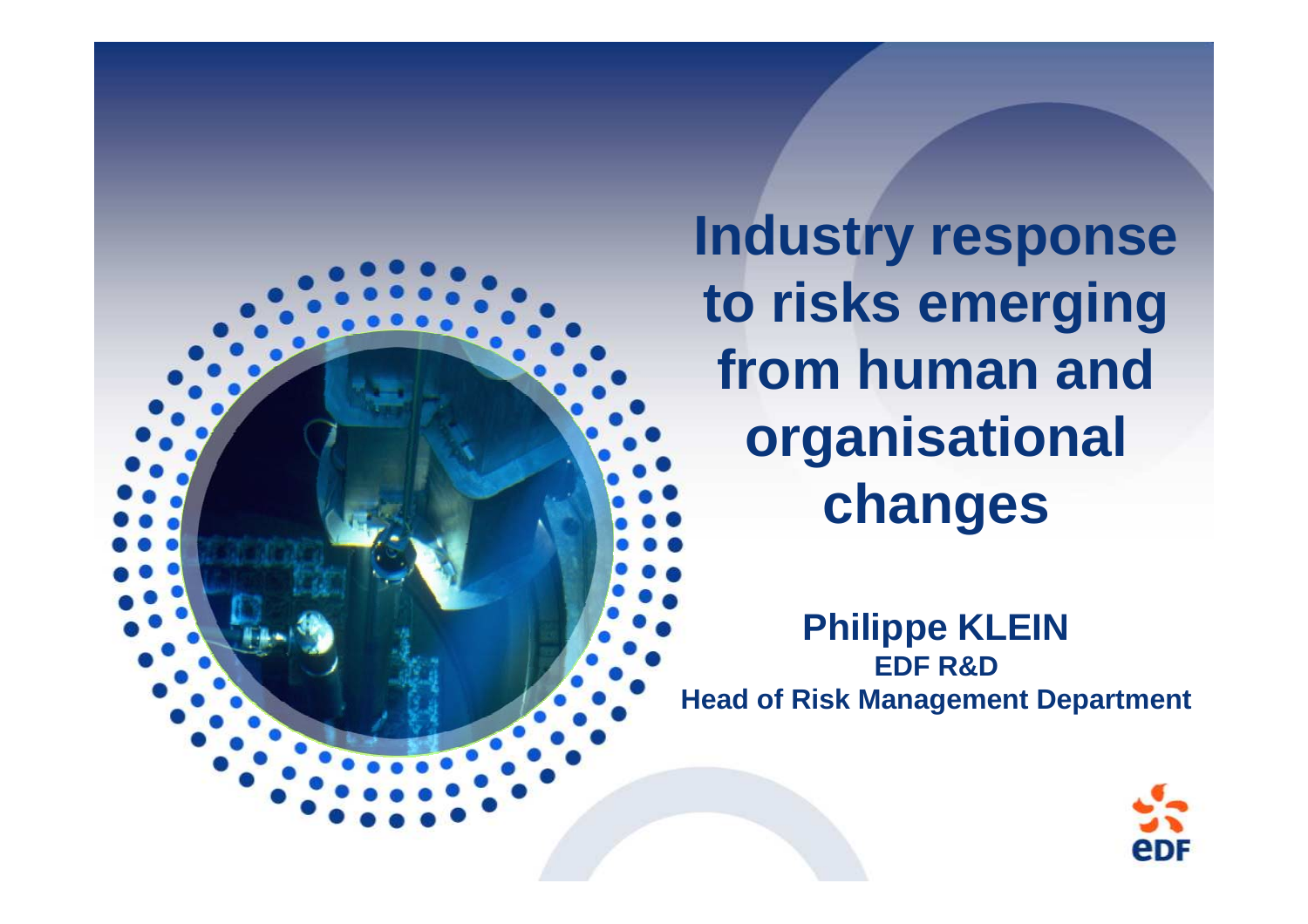#### **The environment of the nuclear sector is deeply changing, introducing internal transformations or new constraints**

In order to face these recent evolutions while keeping a high level of industrial safety in the context of a competitive international market, some of the nuclear sector utilities have launched deep modernisation initiatives which include all or parts of the following aspects:

- > design and construction of more competitive plants, giving a larger place to automation and NTIC,
- > introduction of new technologies in existing plants,
- $\triangleright$  restructuring of the operational documentation,
- $\triangleright$  industrial policy changes (outsourcing, scope of the services...)
- $\triangleright$  organisational and practice changes

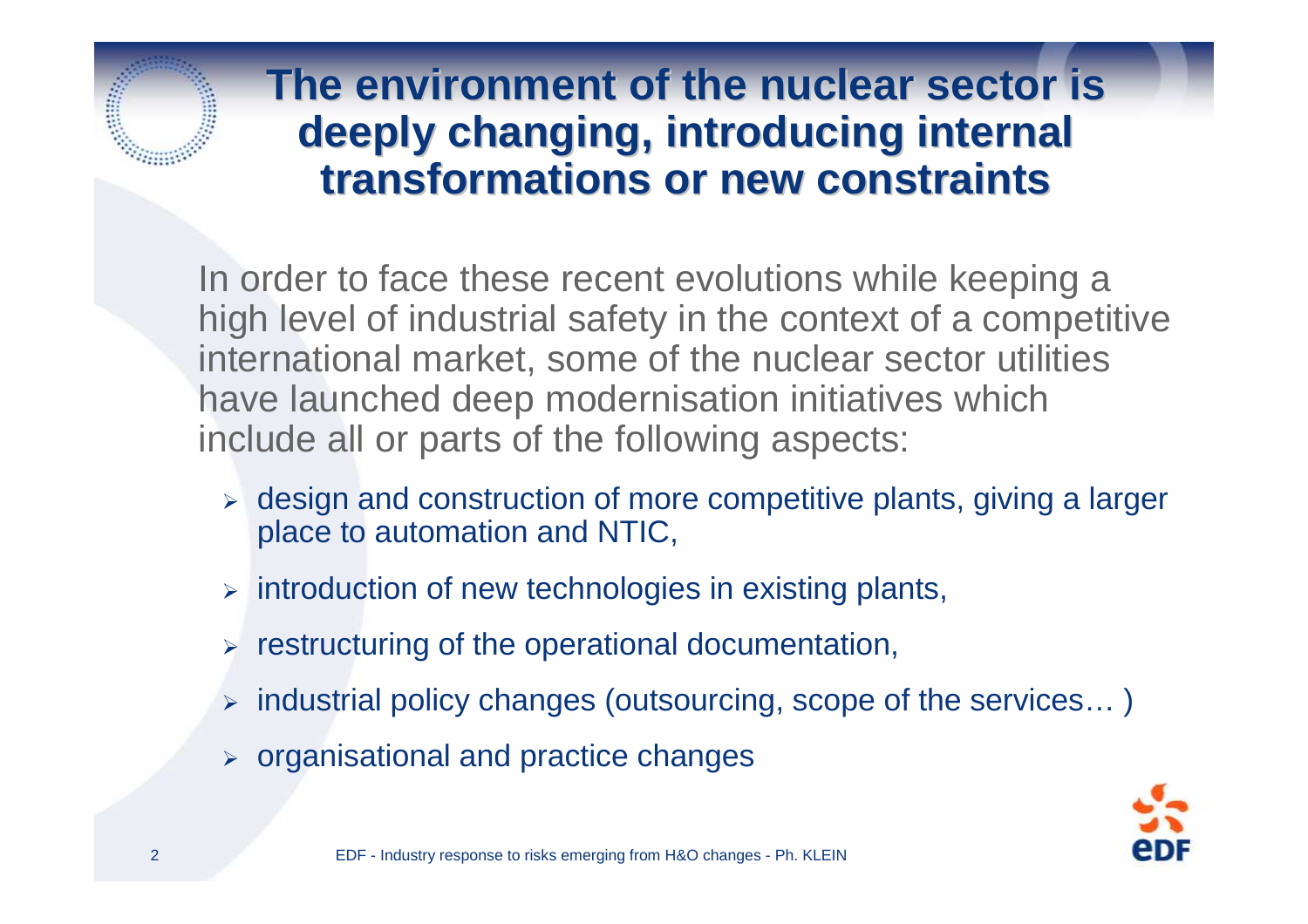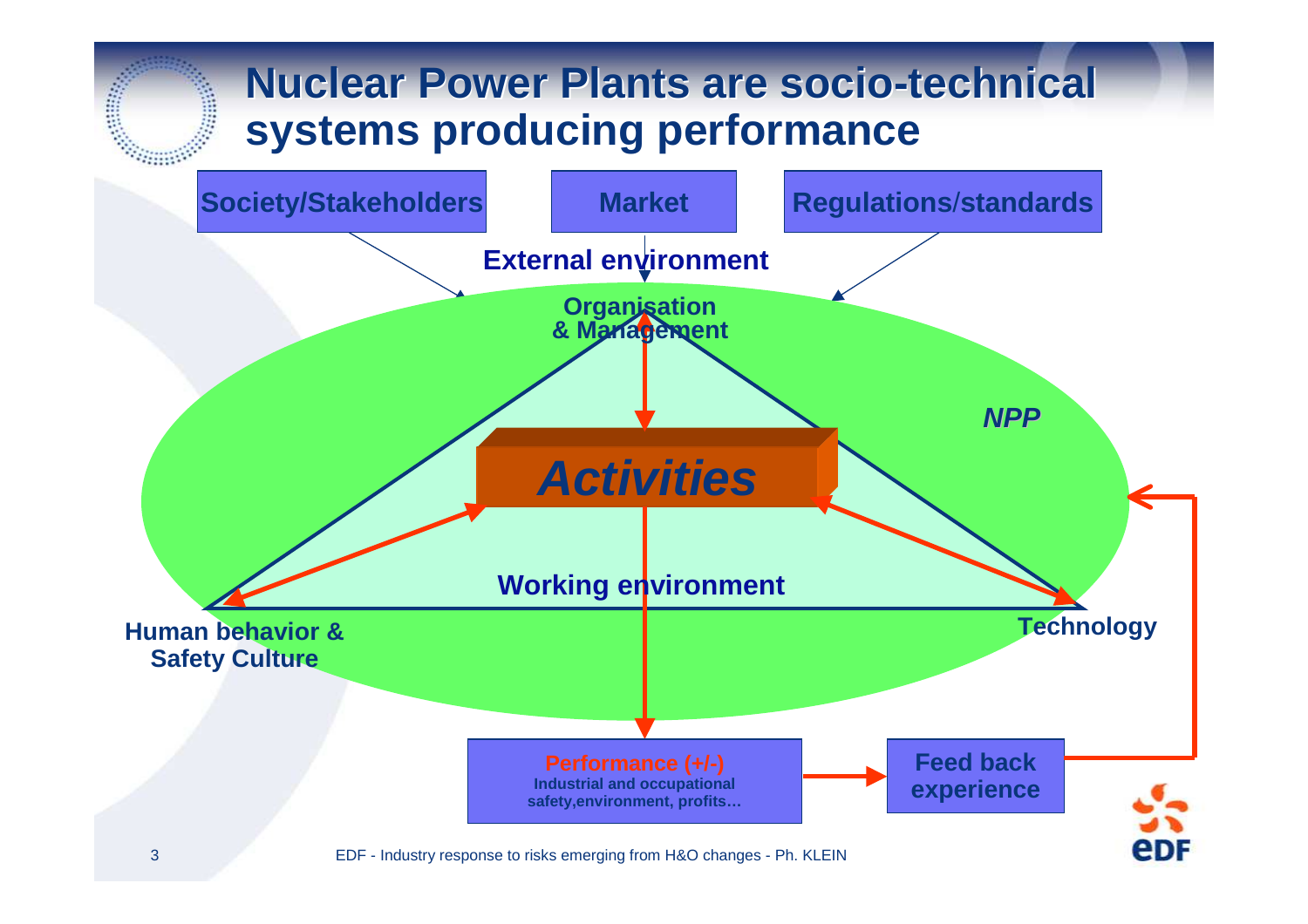# **The performance of socio-technical systems depends on several dimensions**

- $\triangleright$  Evolutions of the external environment (market, laws, public opinion, technological innovations…) might introduce changes or new constraints in high-risk industrial installations
- > The performance of the safety management systems within high-risk<br>inductrial installations, which are assis toobnies exctame are closely industrial installations, which are socio-technical systems, are closely linked to several dimensions (technology, human, organisation…)
- $\triangleright$  Any change on these dimensions or on their interactions might have +/- impacts on working activities hence on industrial safety performance
- 
- Modernisation initiatives must be implemented carefullyconsidering all dimensions of the socio-technical systems.

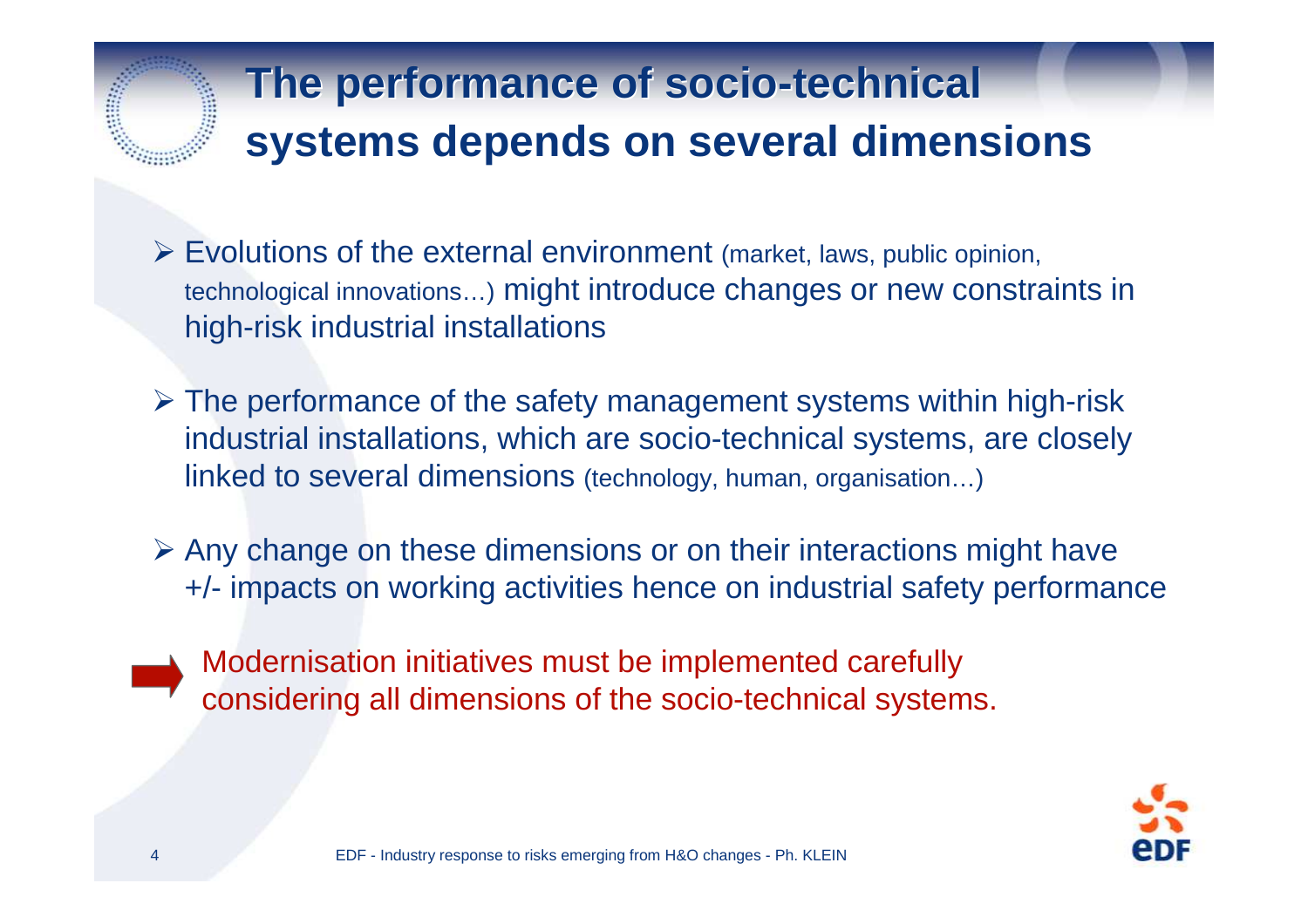#### Thrusts in research on Human and Organisational Factors are based on operational needs

- > Considering the results of the analysis of the Operating Experience Feedback, EDF attaches much importance to the socio-organisationaland human impacts of its modernisation approach for optimizing the performance of its installations.
- $\triangleright$  Therefore, EDF has closely linked its modernisation approach to research and actions concerning H&O Factors and research programs have been launched :
	- to better understand operational requirements
	- $\blacktriangleright$ to solve present or future operational difficulties

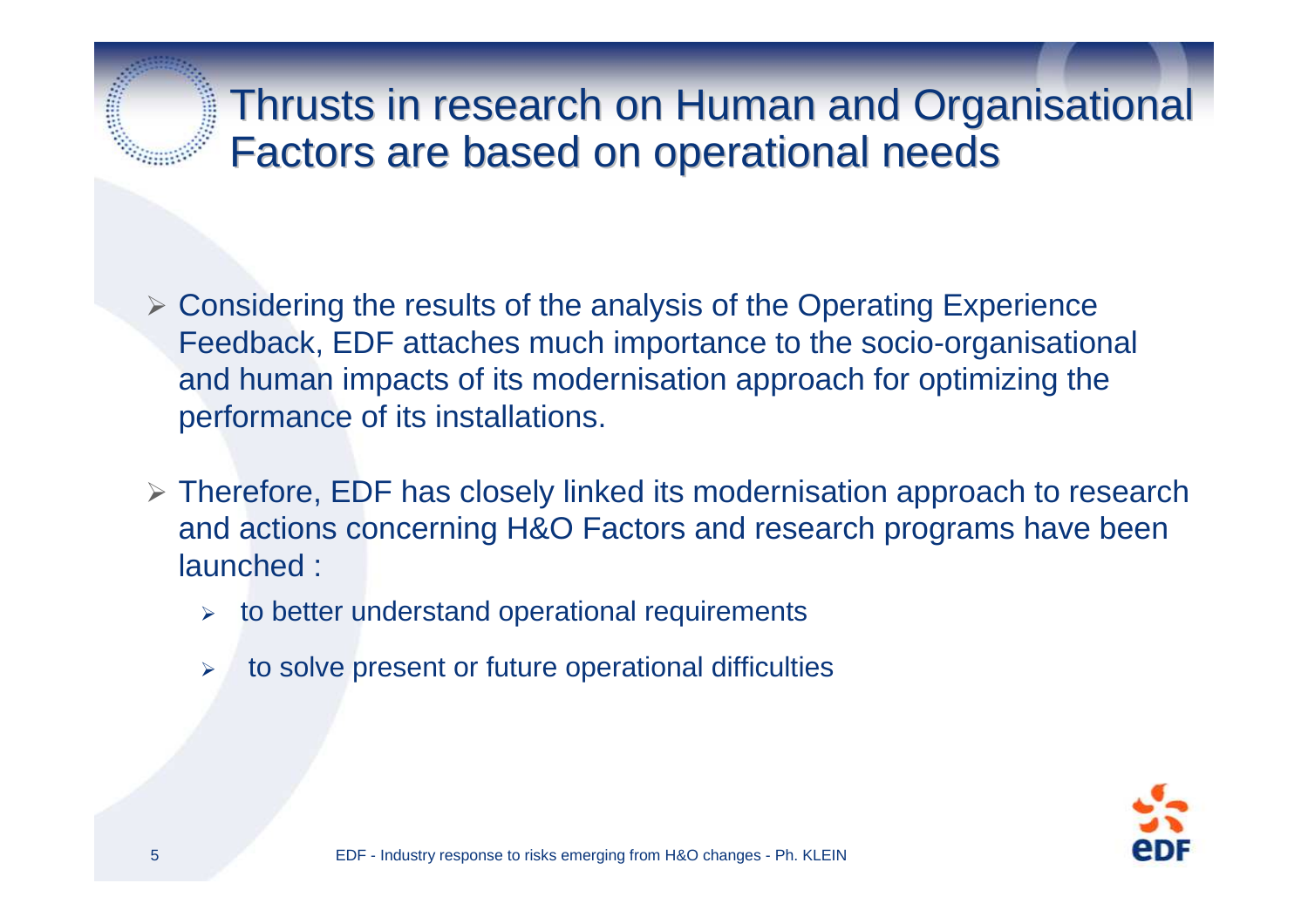## **EDF Strategic Research Agendaon H&O Factors (1)**

- > Improvement of the Operating Experience Feedback process by better integrating H&O factors in the process through the development of knowledge and methods for
	- $\checkmark$  plant operation and design,
	- resilience and vulnerability evaluation of organisations
- Socio-organisational and human impacts of organisational changes or introduction of new technologies in the existing plants, such as the implementation of :
	- a new Outage Operation Centre coming from USA
	- a Radioprotection Supervision Centre,
	- $\checkmark$  new computerized tools and automation in the control rooms or NTIC on the field operators,
	- $\checkmark$  new organisations : deep evolution in the Maintenance and radiation protection process or evolution of team organisations for new plants



2000年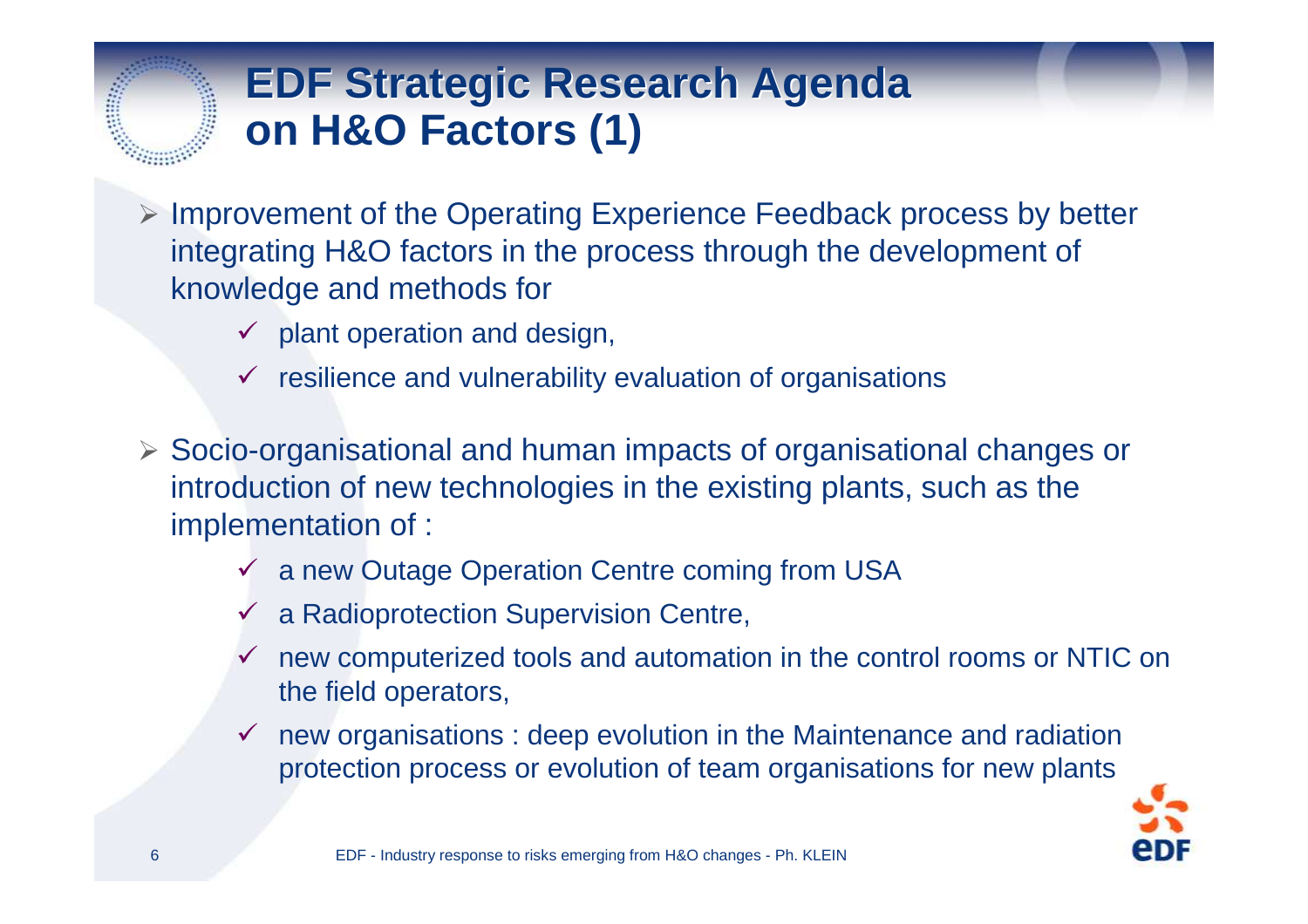## **EDF Strategic Research Agendaon H&O Factors (2)**

- > Improvement of the Safety Management by developing knowledge and methods to upgrade existing systems and assist managers in decision making
	- adapting and developing WANO's Human performance tools
	- development of an integrated approach of Safety Management.
- Assessment of the Safety Culture and impacts of the change on the safety culture, measure of the occupational safety perception
- Extension of the application of the Human Reliability Assessment (HRA) up to the probabilistic safety assessment. Application to:
	- incidental and accidental operation,
	- $\checkmark$  reliability of the H&O barriers
	- safety impacts of the design or operational choices linked to H&O factors in order to provide tools and methods for decision making.



2000年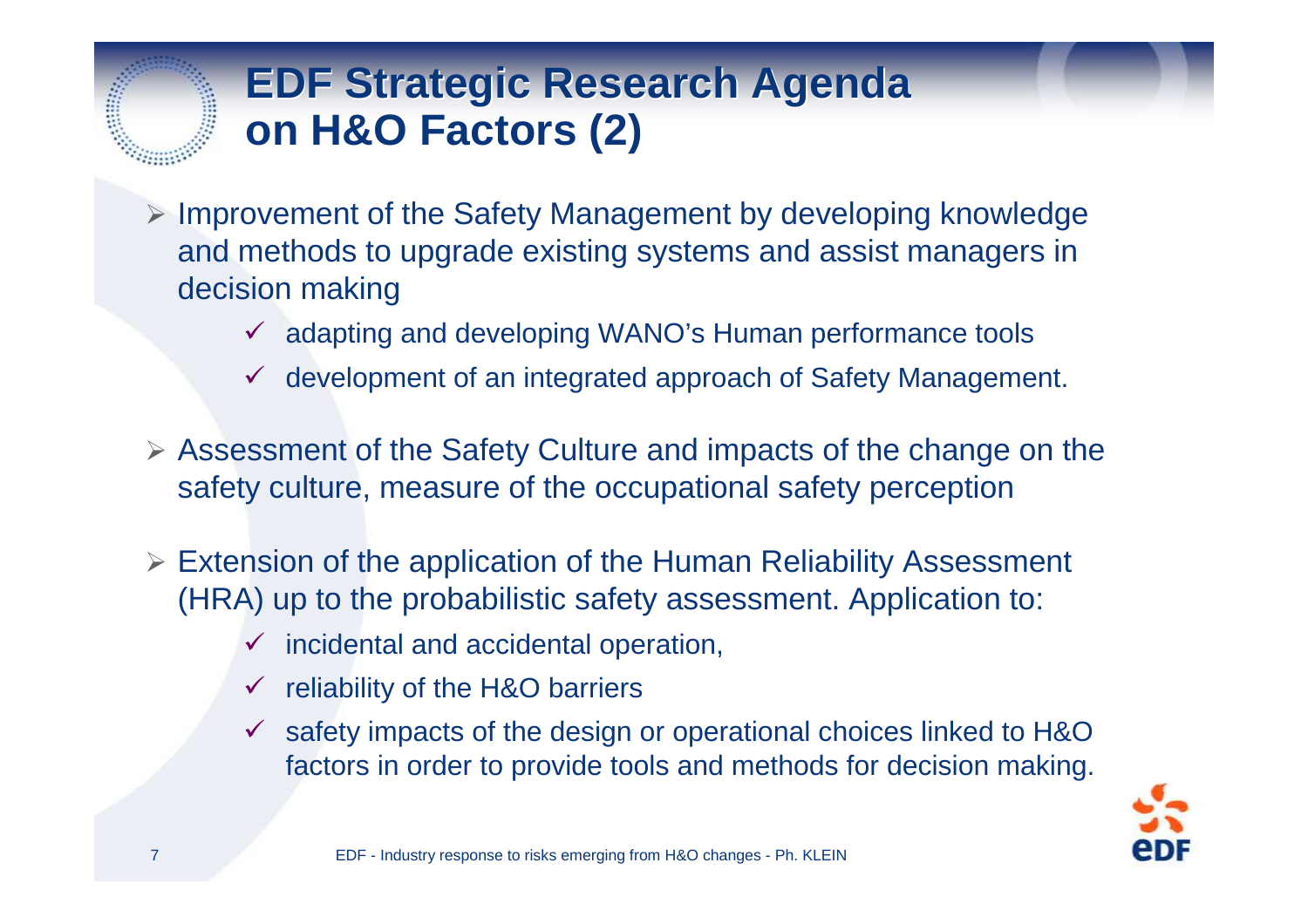#### How does the iNTeg-Risk project contributes to<br>answering these multiple questions? answering these multiple questions?

O Improvement of the Operating Experience Feedback process:

- $\bullet$  Aims: better integration of H&O factors, development of knowledge and methods, for plant operation and design, resilience and vulnerability evaluation of organizations
- $\bullet$  **in the iNTeg-Risk project:**
	- stabilization and distribution of knowledge on organizational safety
	- by building H&O indicators

Improvement & Development of an integrated approach of Safety Management:

- $\bullet$  Aims: better knowledge and methods to upgrade existing systems and assist managers in decision making
- $\bullet$  **in the iNTeg-Risk project:**
	- Studies and integrated actions are carried on
		- eg. **characterization of outsourced actions critical to safety** and identification of best practices according to these actions
	- Risk analysis methods integrating different types of risks are developped



I.